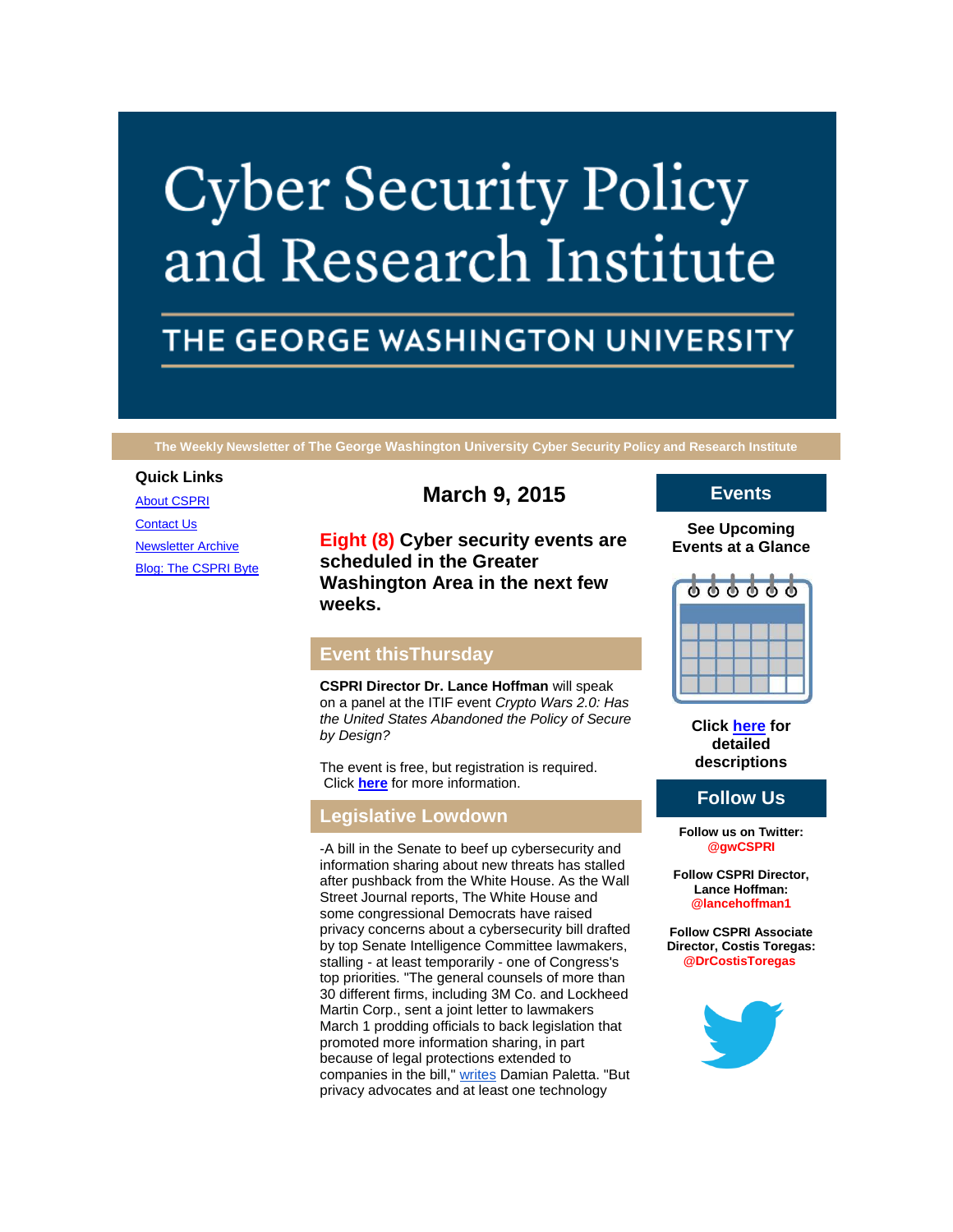firm immediately mobilized to try to quash the legislation, arguing that the way the 48-page draft was worded could make it easier for the government to use corporate data to spy or conduct surveillance on U.S. citizens."

# **Cyber Security Policy News**

#### **Security hole: FREAK**

-Security experts are again warning of another serious security hole in the SSL/TLS technology used by most Web sites and browsers to encrypt communications. "This one goes by the clever acronym FREAK which stands for Factoring Attack on RSA-EXPORT Keys," writes Steve Weisman for USA Today. "This bug affects SSL/TLS protocols used to encrypt data as it is transmitted over the Internet and potentially puts at risk private information sent over the Internet including passwords, banking and credit card information. To better understand FREAK, it is necessary to go back to restrictions of a maximum of 512-bit code encryption from the early 1990s used in software to be sold abroad." Google, Apple and Microsoft are readying or pushing fixes. Read more [here.](http://r20.rs6.net/tn.jsp?f=0010h7Eo5BcGjLvxQ4w83XFQ8gaCKBu1N7XbKc8kjen-kS7xOaIljpN-nUmY__VfX6DSMMRBXhOrNCMxRvlF4dHGRAehQJwDYX6-zvrkPFxUphQ77Ip9083REYUrdBSLHcOn1elEYWfChhNp8V8KCRkXF23V6FjUG2KVltTY46TUbKri-v8YrNOZIYN7BbLNjB7ojek4ntYSkA9KqcZKDONtdqJ2REdXXGQnkhfmAmWG5_YB73HGgS_TJsXEkptrnuVrprdmLfRUI7VVFnFrmtJ6Q==&c=d0RV6iIonnOnq4huWps4tN3wgYQW-IT5j-aDjRoIDPwOLHHRVIaw1w==&ch=fVNsxJYpIuxeIKecR7qbP9ByvMlzhBmHgwubbslCScSzzAnfdWFa3g==)

**Clinton: In trouble over private email server**

-Some Republican lawmakers are calling for inquiries over whether former Secretary of State Hillary Clinton's use of private email violated security rules. "A State Department review of Hillary Rodham Clinton's e-mails from her time leading the agency could reveal whether she violated security policies with her use of a private e-mail server," The Washington Post [reports.](http://r20.rs6.net/tn.jsp?f=0010h7Eo5BcGjLvxQ4w83XFQ8gaCKBu1N7XbKc8kjen-kS7xOaIljpN-nUmY__VfX6DLZoeRlMUxJXyaQSHzr3KBnDPsftNcgCYaSsI8U1v36Pdtqb66KxqSmtB031n4Lo-_7CMO-LGaWv1K1mk0bTp463a3W7t_eG-PH6vgTtc6Odp7Umf23d4X_sq7Mrq8lXFnmAGCbHSFLp8NGQGUllDt_dEkHkw9nAqfOPcz2fucz-ynBZR1sRLlcZppx6AexmF2RqqDEDb4v9t8G_gQgivA1hAgOBgYa4IWdGcsm-Xqn0vw7Xbc_edCktyWT85wQkzKHjN-5ZNxsf93lP0DndmVyrophCBDcEXPvb5csL61y8WoKXSFVF2Sb-4riYvJGbf&c=d0RV6iIonnOnq4huWps4tN3wgYQW-IT5j-aDjRoIDPwOLHHRVIaw1w==&ch=fVNsxJYpIuxeIKecR7qbP9ByvMlzhBmHgwubbslCScSzzAnfdWFa3g==) "The official, requesting anonymity to discuss sensitive internal deliberations, said that Clinton's use of personal e-mail did not automatically break the rules, but the analysis could show whether work e-mails sent from her personal account included sensitive information that is typically required to be handled on a system that meets security protocols."

#### **Apple Pay fraud**

-Security experts are warning that fraudsters have latched onto Apple Pay, a relatively new form of payment that was initially touted as a more secure alternative to paying with a basic magnetic-stripepowered credit card. "The fraud issue was brought to light by Cherian Abraham, a payment expert who works with banks and retailers on mobilepayment strategies, in a [blog post](http://r20.rs6.net/tn.jsp?f=0010h7Eo5BcGjLvxQ4w83XFQ8gaCKBu1N7XbKc8kjen-kS7xOaIljpN-nUmY__VfX6D0CRpl_M0qyQBwWvd0au2D8KdijzoUM4KAxa7QLzU361PFCPcno4yZ_c91iMfQyj0YfgLsPqT6tS8ZG_QmO6H9W8aUEHWAy3CgqPhiIvhyHeNenD3Dhh6FYrqQb75ai2L&c=d0RV6iIonnOnq4huWps4tN3wgYQW-IT5j-aDjRoIDPwOLHHRVIaw1w==&ch=fVNsxJYpIuxeIKecR7qbP9ByvMlzhBmHgwubbslCScSzzAnfdWFa3g==) in late February," The Wall Street Journal reports. "He said fraud 'is growing like a weed, and the bank is unable to tell friend from foe.' Abraham said it's not 'an anomaly' to see fraud accounting for about 6% of Apple Pay transactions, compared to about 0.1% of transactions using a plastic card to swipe.